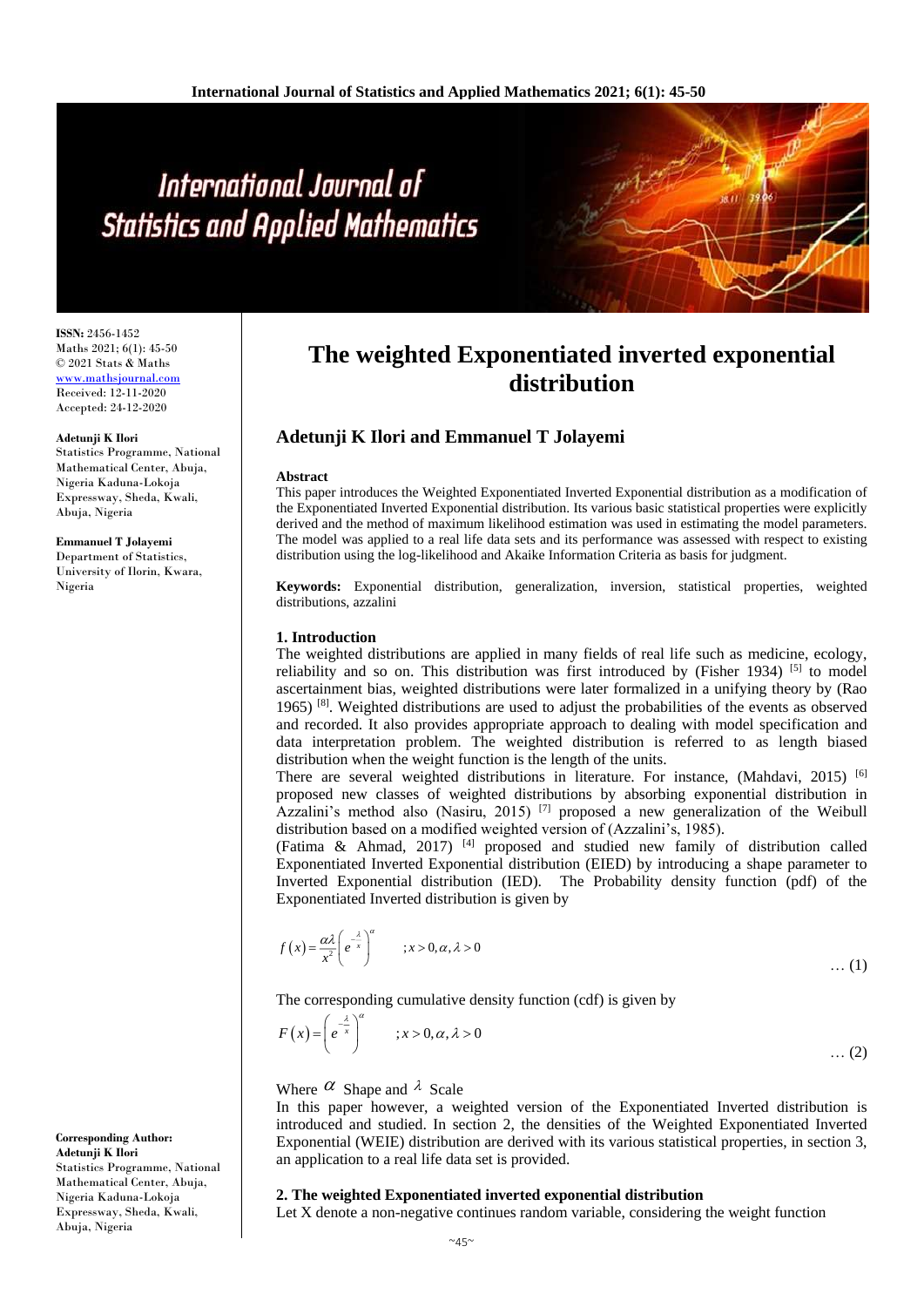International Journal of Statistics and Applied Mathematics [http://www.mathsjournal.com](http://www.mathsjournal.com/)

 $w(x) = x^{-\beta}$  and pdf of the two-parameter Exponentiated Inverted Exponential distribution as given in Eqn.(1), therefore, the pdf of the Weighted Exponentiated Inverted Exponential distribution is derived as

$$
f_w(x) = \frac{w(x)f(x)}{w_D}
$$
 ... (3)

Where

$$
w_D = \int_0^\infty w(x) f(x) dx \qquad \qquad \dots (4)
$$

$$
w_D = \alpha \lambda \int_0^\infty x^{-\beta} x^{-2} e^{-\frac{\alpha \lambda}{x}} dx \tag{5}
$$

$$
w_D = \alpha \lambda \int_0^{\infty} x^{-(2+\beta)} e^{-\frac{\alpha \lambda}{x}} dx
$$
 ... (6)  
 
$$
\alpha \lambda \qquad \alpha \lambda
$$

Let 
$$
t = \frac{\alpha \lambda}{x}
$$
 then  $x = \frac{\alpha \lambda}{t}$  and  $dx = -\frac{\alpha \lambda}{t^2} dt$   
\n $w_D = \frac{\Gamma(1+\beta)}{(\alpha \lambda)^{\beta}}$  ... (7)

Insert equation (7) into (3) and  $f(x)$  as defined in (1)

$$
f_{w}(x) = \frac{(\alpha \lambda)^{(1+\beta)}}{\Gamma(1+\beta)} x^{-(2+\beta)} e^{-\frac{\alpha \lambda}{x}} \qquad ; x > 0, \alpha, \lambda, \beta > 0 \qquad \dots (8)
$$

Equation (8) is the pdf of the Weighted Exponentiated Inverted Exponential distribution. Its associated CDF is obtained as follows:

$$
F_w(x) = \frac{\Gamma\left(1+\beta, \frac{\alpha \lambda}{x}\right)}{\Gamma\left(1+\beta\right)}
$$
...(9)

Where  $\alpha$  and  $\beta$  are shape parameters and  $\lambda$  is the scale parameter

**Theorem:** Let X denote a continuous random variable, then the pdf of the weighted Exponentiated Inverted Exponential distribution as derived in Equation (8) is a valid pdf.

**Proof:** For the pdf to be valid, it suffices that;  $\int f(x) dx = 1$ 0 ∝  $\int f(x)dx =$ 

$$
\int_{0}^{\infty} f(x) dx = \frac{(\alpha \lambda)^{(1+\beta)}}{\Gamma(1+\beta)} \int_{0}^{\infty} x^{-(2+\beta)} e^{-\frac{\alpha \lambda}{x}} dx
$$
\n... (10)  
\nLet  $t = \frac{\alpha \lambda}{x}$  then  $x = \frac{\alpha \lambda}{t}$  and  $dx = -\frac{\alpha \lambda}{t^2} dt$   
\n $= \frac{(\alpha \lambda)^{\beta}}{\Gamma(1+\beta)} \int_{0}^{\infty} \left(\frac{t}{\alpha \lambda}\right)^{\beta} e^{-t} dt$   
\n... (11)  
\n $= \frac{\Gamma(1+\beta)}{\Gamma(1+\beta)}$  ... (12)

Possible plots for the pdf and cdf of the Weighted Exponentiated Inverted Exponential distribution at varied parameter values are as shown in Figure 1 & 2.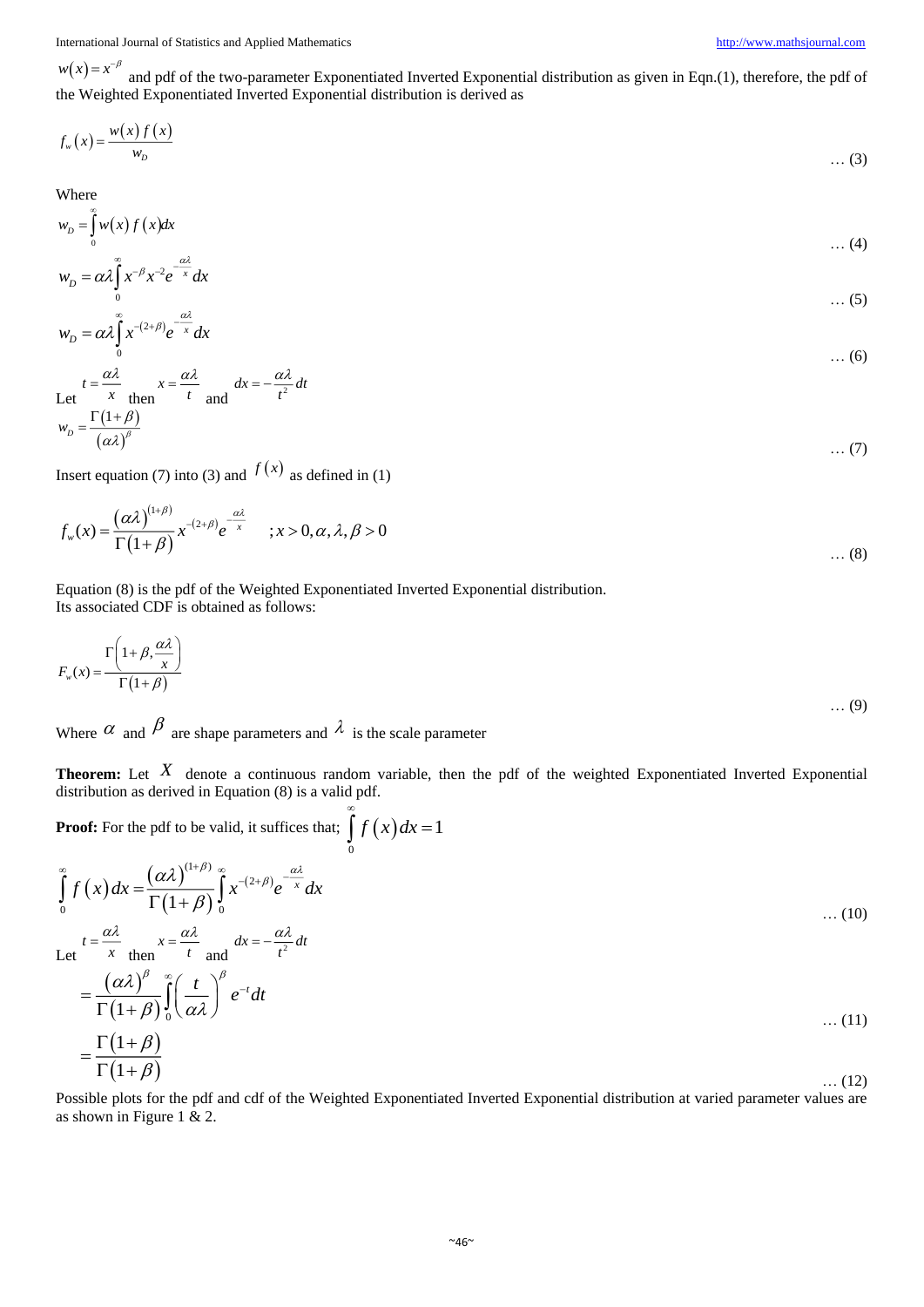

**Fig 1:** PDF plot of the Weighted Exponentiated Inverted Exponential Distribution

## **2.1 Reliability analysis**

**Survival function:** The Survival function is given by:

$$
S(x)=1-F(x)
$$
  

$$
S(x)=1-\frac{1}{\alpha}e^{-\frac{\beta}{x}}\left(\alpha+1-e^{-\frac{\alpha\beta}{x}}\right) \qquad x>0, \alpha>0, \beta>0
$$

And the hazard function is:

$$
h(x) = \frac{\frac{(\alpha+1)}{\alpha x^2} \beta e^{-\frac{\beta}{x}} \left(1 - e^{-\frac{\alpha \beta}{x}}\right)}{1 - \frac{1}{\alpha} e^{-\frac{\beta}{x}} \left(\alpha + 1 - e^{-\frac{\alpha \beta}{x}}\right)}
$$

**Fig 2:** CDF plot of the Weighted Exponentiated Inverted Exponential Distribution

(14)

(13)

Possible plots for the survival and hazard function at varied parameter values are displayed in Figure 3 & 4





**Fig 4:** Hazard plot of the Weighted Exponentiated Inverted Exponential Distribution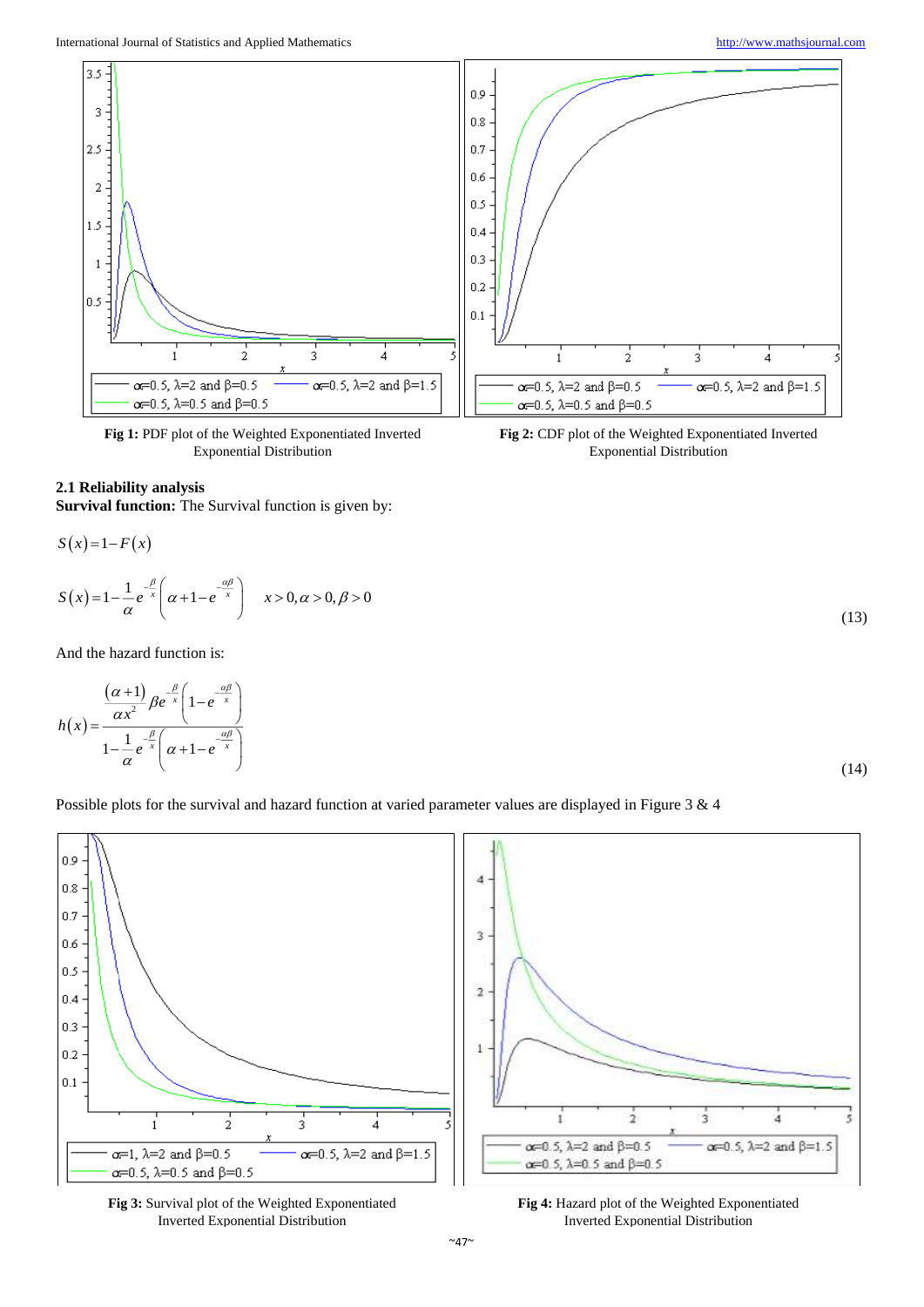International Journal of Statistics and Applied Mathematics [http://www.mathsjournal.com](http://www.mathsjournal.com/)

From Figure 4, it can be seen that the hazard function of the Weighted Exponentiated Inverted Exponential Distribution exhibits unimodal (inverted bathtub) and decreasing shapes. This implies that the WEIE distribution can be used to describe or model real life phenomena with unimodal or decreasing failure rates.

## **2.2 Distribution of order statistics**

Let  $x_1, x_2, ..., x_n$  denote random samples from a cdf and pdf distributed according to the Weighted Exponentiated Inverted Exponential Distribution, the pdf of the kth order statistics from the Weighted Exponentiated Inverted Exponential Distribution is derived from:

$$
f_{k:n}(x) = \frac{n!}{(k-1)!(n-j)!} f(x) \left[ F(x) \right]^{k-1} \left[ 1 - F(x) \right]^{n-k}
$$
\n(15)

Therefore, the pdf of the kth order statistics for the Weighted Exponentiated Inverted Exponential Distribution is:

$$
f_{k,n}(x) = \frac{n!}{(k-1)!(n-k)!} \frac{(\alpha \lambda)^{(1+\beta)}}{\Gamma(1+\beta)} x^{-(2+\beta)} e^{-\frac{\alpha \lambda}{x}} \left[ \frac{\Gamma\left(1+\beta, \frac{\alpha \lambda}{x}\right)}{\Gamma(1+\beta)} \right]^{k-1} \left[ 1 - \frac{\Gamma\left(1+\beta, \frac{\alpha \lambda}{x}\right)}{\Gamma(1+\beta)} \right]^{n-k} \tag{16}
$$

The distribution of minimum and maximum order statistics for the Weighted Exponentiated Inverted Exponential Distribution is:

$$
f_{1:n}(x) = n \frac{(\alpha \lambda)^{(1+\beta)}}{\Gamma(1+\beta)} x^{-(2+\beta)} e^{-\frac{\alpha \lambda}{x}} \left[ 1 - \frac{\Gamma\left(1+\beta, \frac{\alpha \lambda}{x}\right)}{\Gamma(1+\beta)} \right]^{n-1}
$$
\n(17)

And

$$
f_{n:n}(x) = n \frac{(\alpha \lambda)^{(1+\beta)}}{\Gamma(1+\beta)} x^{-(2+\beta)} e^{-\frac{\alpha \lambda}{x}} \left[ \frac{\Gamma\left(1+\beta, \frac{\alpha \lambda}{x}\right)}{\Gamma(1+\beta)} \right]^{n-1}
$$
\n(18)

## **2.3 Moments of weighted Exponentiated inverted exponential distribution**

If X follows the WEIED with parameters  $\alpha$ ,  $\lambda$  and  $\beta$  then rth moment of X is given as

$$
\mu_r' = \frac{(\alpha \lambda)^r \Gamma(\beta - r + 1)}{\Gamma(1 + \beta)}
$$
(19)

The mean, variance, coefficient of variation and coefficient of Skewness were obtained from the rth moment as follows:

$$
\mu = E(X) = \frac{(\alpha \lambda)\Gamma(\beta)}{\Gamma(1+\beta)}\tag{20}
$$

$$
\sigma^2 = E(X) - \mu^2 = \frac{(\alpha \lambda)^2 \left[ \Gamma(1 + \beta) \Gamma(\beta - 1) - \Gamma^2(\beta) \right]}{\Gamma^2(1 + \beta)}
$$
\n(21)

$$
CV = \frac{\sigma}{\mu} = \frac{\left[\Gamma(1+\beta)\Gamma(\beta-1) - \Gamma^2(\beta)\right]^{1/2}}{\Gamma(\beta)}
$$
\n(22)

$$
CS = \frac{\mu^3}{\sigma^3} = \frac{\Gamma(\beta - 2)\Gamma^2(1 + \beta) - 3\Gamma(\beta)\Gamma(\beta - 1)\Gamma(\beta + 1) + 2\Gamma^3(\beta)}{\Gamma^3(\beta)}
$$
\n(23)

## **2.4 Moment generating function of WEIE distribution**

Following (Cordeiro, 2011)  $^{[3]}$  the expression for moment generating function is given as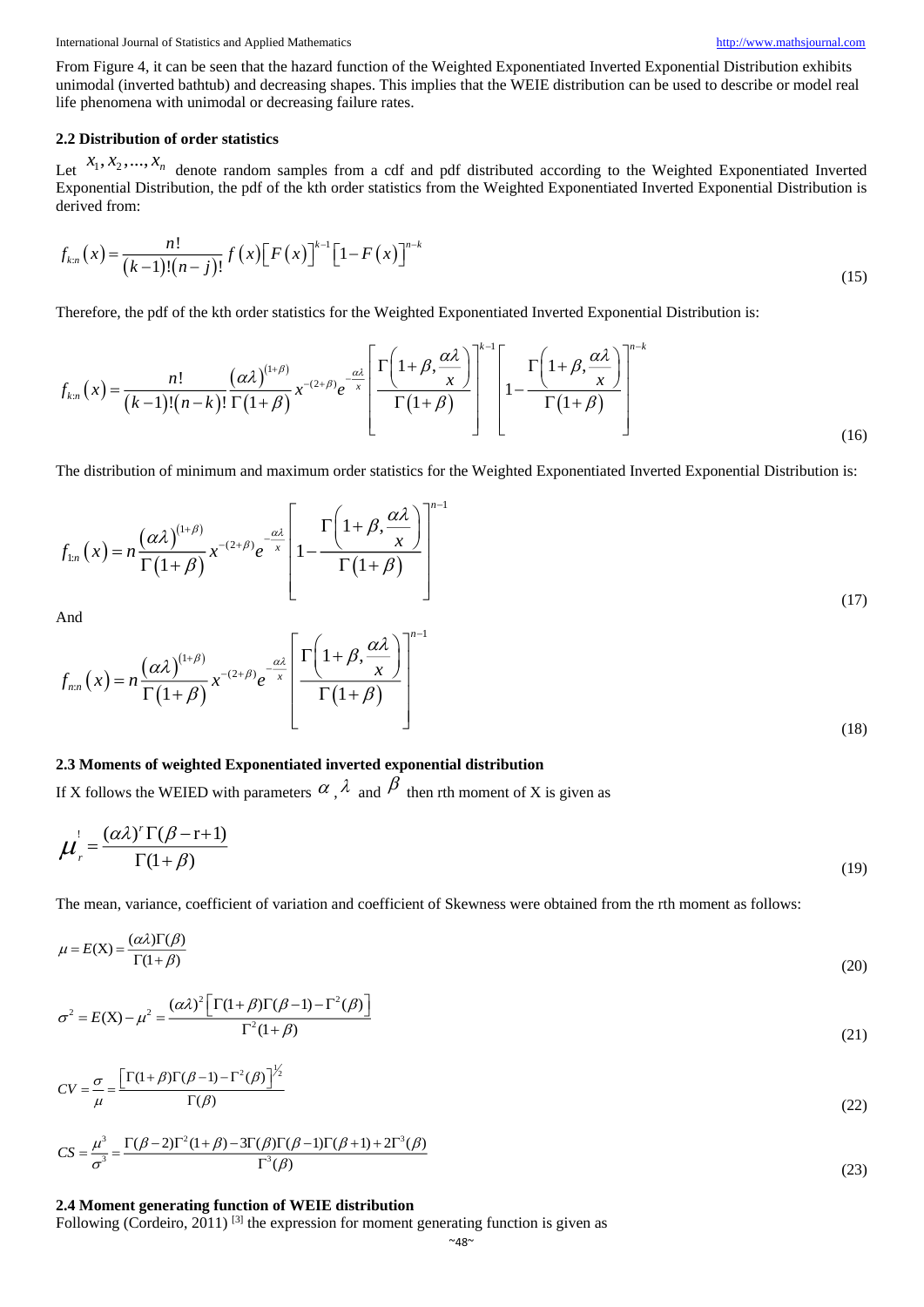International Journal of Statistics and Applied Mathematics [http://www.mathsjournal.com](http://www.mathsjournal.com/)

$$
\boldsymbol{M}_{x}(t) = \sum_{r=0}^{n} \left[ \frac{t^{r}}{r!} \frac{(\alpha \lambda)^{r} \Gamma(\beta - r + 1)}{\Gamma(1 + \beta)} \right]
$$

## **2.5 Parameter estimation of WEIE distribution**

Let  $X_1, X_2, \ldots, X_n$  denote random samples drawn from the Weighted Exponentiated Inverted Exponential distribution with parameters as defined in equation (8). Using the method of Maximum Likelihood Estimation (MLE), the likelihood function L is given by:

$$
L(x \mid \alpha, \lambda, \beta) = \prod_{i=1}^{n} \left\{ \frac{(\alpha \lambda)^{(1+\beta)}}{\Gamma(1+\beta)} x^{-(2+\beta)} e^{-\frac{\alpha \lambda}{x}} \right\}
$$

Let log-likelihood function be denoted by <sup>1</sup>, therefore

$$
l = n(1+\beta)\ln(\alpha) + n(1+\beta)\ln(\lambda) - (2+\beta)\sum_{i=1}^{n} \ln(x_i) - \sum_{i=1}^{n} \frac{\alpha\lambda}{x_i} - n\ln(\Gamma(1+\beta))
$$
\n(26)

Differentiating  $\ell$  with respect to respectively gives

$$
\frac{\partial l}{\partial \alpha} = \frac{n(1+\beta)}{\alpha} - \lambda \sum_{i=1}^{n} \frac{1}{x_i}
$$
\n(27)

$$
\frac{\partial l}{\partial \lambda} = \frac{n(1+\beta)}{\lambda} - \alpha \sum_{i=1}^{n} \frac{1}{x_i}
$$
\n(28)

$$
\frac{\partial l}{\partial \beta} = n \ln(\alpha) + \frac{\ln(\lambda)}{l} - \sum_{i=1}^{n} \ln(x) - n \Psi(1 + \beta)
$$
\n(29)

Setting  $\frac{\partial l}{\partial \alpha} = 0$ α  $\frac{\partial l}{\partial \alpha} = 0 \frac{\partial l}{\partial \lambda} = 0$ λ  $\frac{\partial l}{\partial \lambda} = 0 \frac{\partial l}{\partial \beta} = 0$  $_{\beta}$  $\frac{\partial l}{\partial \beta}$  = 0<br> $\frac{\partial l}{\partial \beta}$  and solving the resulting nonlinear equations gives the Maximum Likelihood Estimates of parameters  $\alpha$ ,  $\lambda$  and  $\beta$ 

#### **3. Application to data sets**

For illustration purposes, real life application of the Weighted Exponentiated Inverted Exponential Distribution is provided. The performance of the WEIE distribution was compared with that of the Exponentiated Inverted Exponential distribution using loglikelihood and Akaike Information Criterion as selection criteria. The distribution that corresponds to the highest log-likelihood value and lowest AIC value is selected as the best for the data set used.

**Data set I:** The first data set has been previously used by Alqallaf *et al.* (2015)<sup>[1]</sup> the data set represents waiting time (in minutes) before service of 100 bank customers.

#### **Table 1:** Waiting time of 100 bank Customers

0.8, 0.8, 1.3, 1.5, 1.8, 1.9, 1.9, 2.1, 2.6, 2.7, 2.9, 3.1, 3.2, 3.3, 3.5, 3.6, 4.0, 4.1, 4.2, 4.2, 4.3, 4.3, 4.4, 4.4, 4.6, 4.7, 4.7, 4.8, 4.9, 4.9, 5.0, 5.3, 5.5, 5.7, 5.7, 6.1, 6.2, 6.2, 6.2, 6.3, 6.7, 6.9, 7.1, 7.1, 7.1, 7.1, 7.4, 7.6, 7.7, 8.0, 8.2, 8.6, 8.6, 8.6, 8.8, 8.8, 8.9, 8.9, 9.5, 9.6, 9.7, 9.8, 10.7, 10.9, 11.0, 11.0, 11.1, 11.2, 11.2, 11.5, 11.9, 12.4, 12.5, 12.9, 13.0, 13.1, 13.3, 13.6, 13.7, 13.9, 14.1, 15.4, 15.4, 17.3, 17.3, 18.1, 18.2, 18.4, 18.9, 19.0, 19.9, 20.6, 21.3, 21.4, 21.9, 23.0, 27.0, 31.6, 33.1, 38.5.

**Table 2:** Summary of waiting time (Minutes) before service of bank Customers

| n   | Mean | Med.  | $\vee$ ar.   | Skewness | <b>Kurtosis</b> |
|-----|------|-------|--------------|----------|-----------------|
| 100 | .v   | 8.100 | 741<br>۔ ۔ ۔ | $472^-$  | 74U I           |

(25)